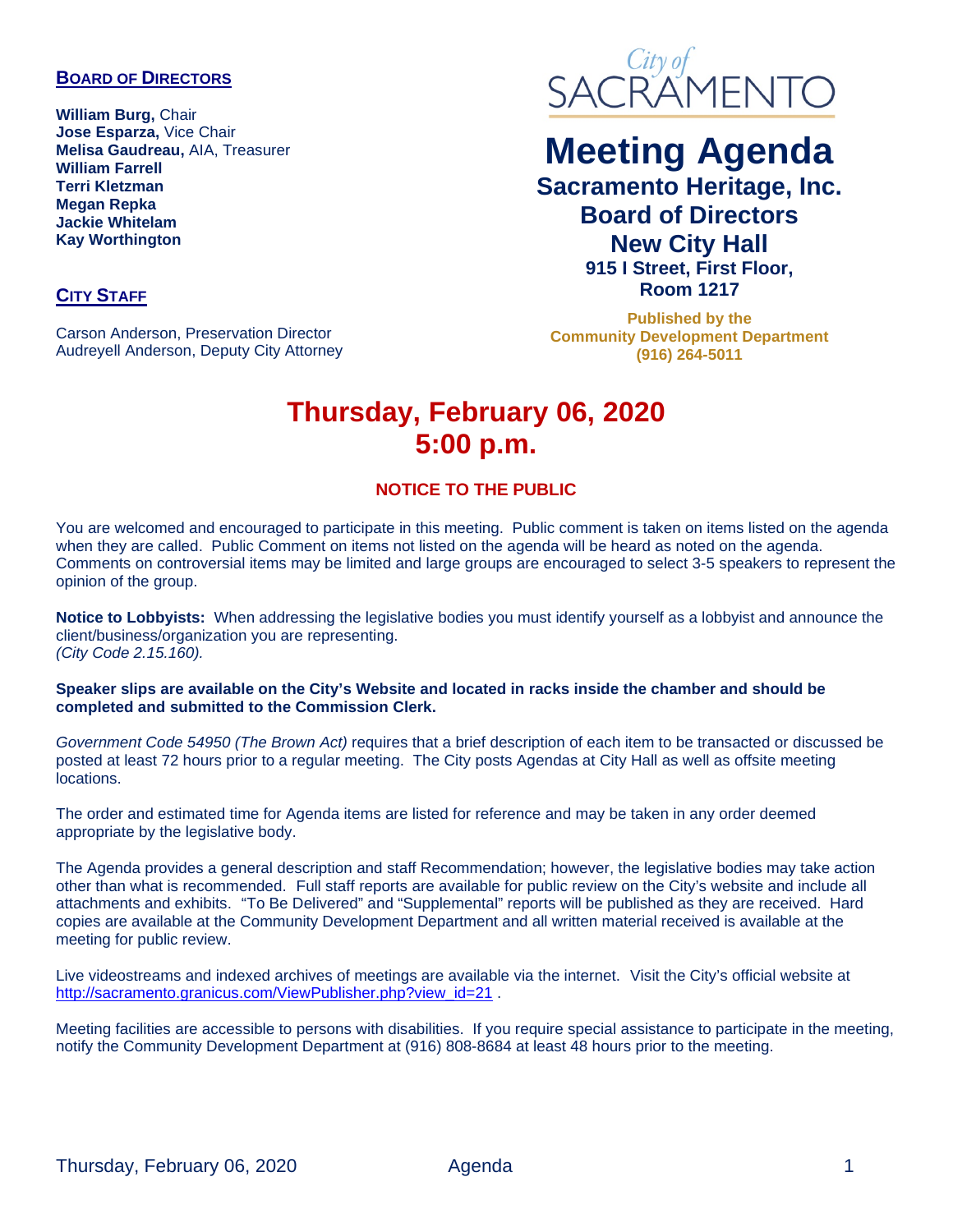### **MEETING AGENDA**

## **Thursday, February 06, 2020 5:00 p.m.**

#### *New City Hall, 915 I Street, Room 1217*

#### **Open Session – 5:00 p.m.**

#### **1. Roll Call**

#### **Consent Calendar**

All items listed under the Consent Calendar are considered and acted upon by one Motion. Anyone may request an item be removed for separate consideration.

**2. Approval of Minutes from January 09, 2020 Meeting Location:** Citywide **Recommendation: Pass a motion to approve** the Board's January 09, 2020 meeting minutes. **Contact:** Jackie Whitelam Recording Secretary, and; Carson Anderson, Preservation Director, 916-808-8259

#### **Discussion / Action Report**

Discussion/action reports include oral presentations, including items with receive and file recomendations.

- **3. Financial Report for January 2020 Location:** Citywide **Recommendation: 1) Receive and file** the financial report for January 2020 and **2) Pass a motion approving** any new proposed expenditures. **Contact:** Melisa Gaudreau, Treasurer
- **4. Walking Tour Ad Hoc Committee and Tour App Ad Hoc Committee Updates Location:** Citywide

**Recommendation**: **1) Receive and file** information concerning the J Street/Streetcar, Lavender Heights, Jazz and Poverty Ridge walking tours, and sponsorship updates, and; **2) Discuss** SHI website, advertising and other logistical support need, and 3) **Pass a motion** approving any new proposed expenditures.

**Contact:** William Burg, Chair and Jose Esparza,Tours/Tour App Ad Hoc Committees

- **5. Events Ad Hoc Committee Location:** Citywide **Recommendation: Discuss** upcoming special events **Contact:** William Burg, Chair
- **6. Bronze Plaque Program Subcommittee Update Location:** Citywide **Recommendation: Discuss** new potential plaque placement opportunities. **Contact:** William Burg, Chair, and; Carson Anderson, Preservation Director, 916-808- 8259